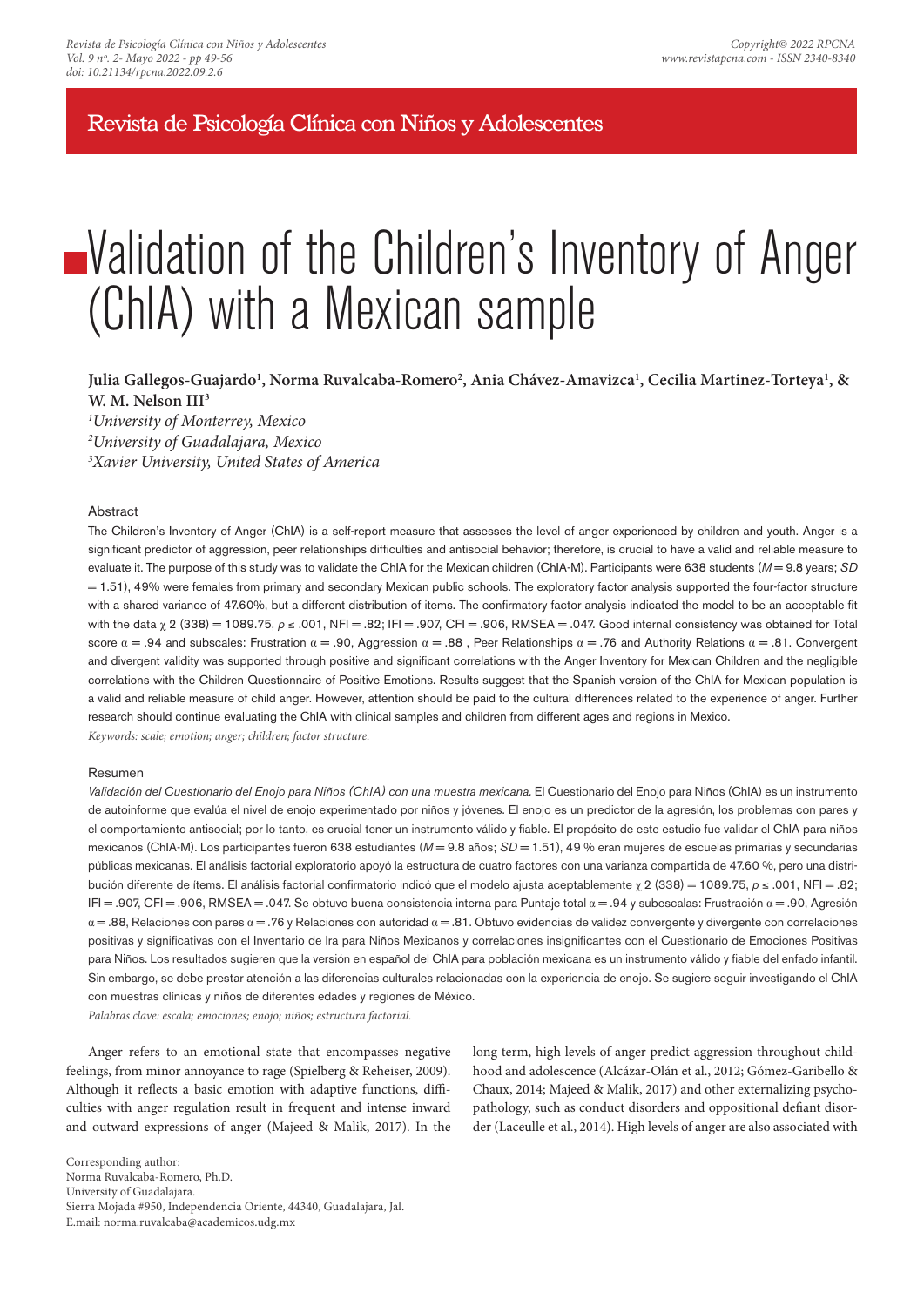social difficulties (Strayer & Roberts, 2004), as well as lower levels of self-esteem and autonomy (Hussian & Sharma, 2014). Importantly, because anger is key to most theoretical models of aggression (Hubbard et al., 2010), assessment and early intervention efforts are essential to address staggering rates of bullying and aggression in schools.

Mexico, according to NGO Bullying Without Borders (2022), had the highest rates of bullying for the academic year 2021-2022, with 70% of students reporting experiencing some type of bullying every day. National statistics corroborate the significance of the problem: about 53% of children ages 10 to 17 reported experiencing violence in school (Child and Youth Survey; Instituto Nacional Electoral [INE], 2019). Community or gang related violence is also common in many geographical regions of the country, exacerbating exposure to acts of violence at an early age (Frías-Armenta et al., 2003; INE, 2019). Furthermore, school violence and aggression in Mexican schools have harmful long-term consequences for both victims and perpetrators; those children who are aggressive are at increased risk for behavior problems and oppositional defiant disorder (Albores-Gallo et al., 2011), while those who have been bullied are also more likely to experience internalizing and externalizing problems and report lower quality of life (Hidalgo-Rasmussen et al., 2018; Reijntjes et al., 2010).

Efforts to identify and address Mexican youth's anger difficulties, have significant potential to enhance the wellbeing of individuals and school communities (Martínez & Duque, 2008). However, the assessment of this construct is complex. First, multiple core elements have been proposed, including anger-induced momentary physical and emotional reactions, stable response tendencies, anger regulation, and the behavioral expression of anger (Smith et al., 2004). Second, children may be poor informants of their own subjective experience (Flanagan & Allen, 2005; Zhang et al., 2015). In addition, many instruments to assess anger that have been developed in other countries have not undergone extensive cultural validation.

#### *Culturally Adapted Measures of Anger in Mexico*

Despite the importance of identifying and addressing the needs of youth with difficulties regulating anger, only a handful of measures have been developed or adapted for use with Mexican populations. The *Inventory for Measuring Anger (Inventario para la Medición de la Ira, IMI;* Alcázar-Olán et al., 2012*)* is a 43-item self-report questionnaire that evaluates state anger, trait anger (temperament), anger-out (expression of anger), and anger control. This instrument was developed in Mexico and has adequate internal consistency ( $\alpha$  = .75 to .90) and validity (Alcázar-Olán et al., 2012), but has not been used in additional published studies, limiting its usefulness. A more widely used measure with international applications is the *Multicultural Latin American Inventory of Anger Expression and Hostility* (*ML-STAXI;* Alcázar et al., 2011), a cultural adaptation of the *State-Trait Anger Expression Inventory-2* (*STAXI-2;* Spielberger, 1999*).* This 44-item questionnaire yields scores for state-anger, trait-anger, inward anger expression, outward anger expression, and suppression. In two Mexican validation studies, state- and trait-anger subscales demonstrated satisfactory internal consistency ( $\alpha$  = .86 and .77). However, statistical analyses yielded different factor structures in each sample, with nine (for college students) and seven (for middle school students) subscales (Alcázar et al., 2011; Alcázar et al., 2016). In addition, the samples included adolescents and college students only; as such, measures that can be used with younger children are yet to be established.

#### *Children's Inventory of Anger*

The *Children's Inventory of Anger* (*ChIA*)*,* a self-report instrument

for children 6 to 16 years old, was developed in the United States to address the need for assessing young children's subjective experience of anger. The ChIA (Nelson & Finch, 2000) is a 39-item self-report questionnaire that evaluates the intensity of anger in response to a variety of situations using pictorial representations to complement verbal response options. The ChIA is an adaptation of a longer version (Nelson & Finch, 1978), based on Novaco's (1978) conceptualization of anger as an intense emotional response to frustration or provocation that is characterized by physiological and cognitive reactions (Flanagan & Allen, 2005). Each item is rated using a verbal and pictorial (i.e., facial expression) four-point Likert scale, from "I don't care" to "I am furious". Items yield an Inconsistent Responding Validity Index, as well as four subscales: Frustration (e.g., "Your mom won't buy your favorite cereal"), Physical Aggression (e.g., "Somebody punches you"), Peer Relationships (e.g., "You ask for something and your sibling says no"), and Authority Relations (e.g., "Parent yells at you in public"). Raw scores are used to derive age-stratified standard scores, based on a national U.S. sample of 1,604 youngsters (*M =* 10.80 years, *SD =* 3.1 years). Participants in this sample were from grades 1 through 11, attending rural and urban public-schools; youth represented the U.S. racial/ethnic characteristics at the time of validation: 63% identified as White, 8% Black, 6% Hispanic, 3% Asian, and 3% "Other" (Nelson & Finch, 2000).

In its initial validation (Nelson & Finch, 2000), the ChIA demonstrated good psychometric properties with both the full sample and a subsample of young children (6 to 7-year-olds), showing very good to excellent internal consistency for the total score in ( $\alpha$  = .95), and the four subscales ( $\alpha$  = .85 to .87). Test-retest reliability after a oneweek interval was good for the full sample (*r* = .75), and adequate for the younger sample  $(r = .66)$ . Although, stability for the subscales was lower ( $r = .65$  to .75 for the full sample and  $r = .48$  to .73 for the younger children), Flanagan and Allen (2005) posit low test-retest correlations are to be expected, and reflect anger's transitory and dynamic nature. Convergent validity was established through small to moderate correlations with measures of anger, aggression, and attitudes towards violence, while divergent validity was established through negligible correlations with the *Piers-Harris Children's Self-Concept Scale* (*PHCSCS*; Piers & Harris, 1996), suggesting the ChIA selectively measures the experience of anger, rather than overall poor psychological adjustment (Nelson & Finch, 2000).

The ChIA has been used in different contexts and populations within the United States including community samples, clinical samples, and ethnic minority youth (Brown et al., 2008; Sofronoff et al., 2007), but not with Spanish speaking children. Because cultural norms are intrinsically linked to the appropriateness of anger expression (González-Prendes, 2014), cultural adaptation and validation of this measure with Mexican youth is imperative for its use in research and practice.

#### *The current study*

The study is the first to culturally adapt and validate the ChIA with a sample of children and adolescents (9 to 12 years old) from Mexico. Specifically, we translated and then evaluated the factor structure of the measure in Spanish, the internal consistency of the total scale and the subscales, and provided evidences of convergent and divergent validity. We hypothesized that the measure will maintain its original factor structure with the Mexican sample, and will show good reliability and validity indices. Establishing the ChIA as a culturally appropriate tool that also facilitates cross-cultural comparisons can aids efforts to address the rising levels of aggressive behaviors and mental health problems in Mexican schools (INE, 2019; Murrieta et al., 2014; Ali et al., 2016).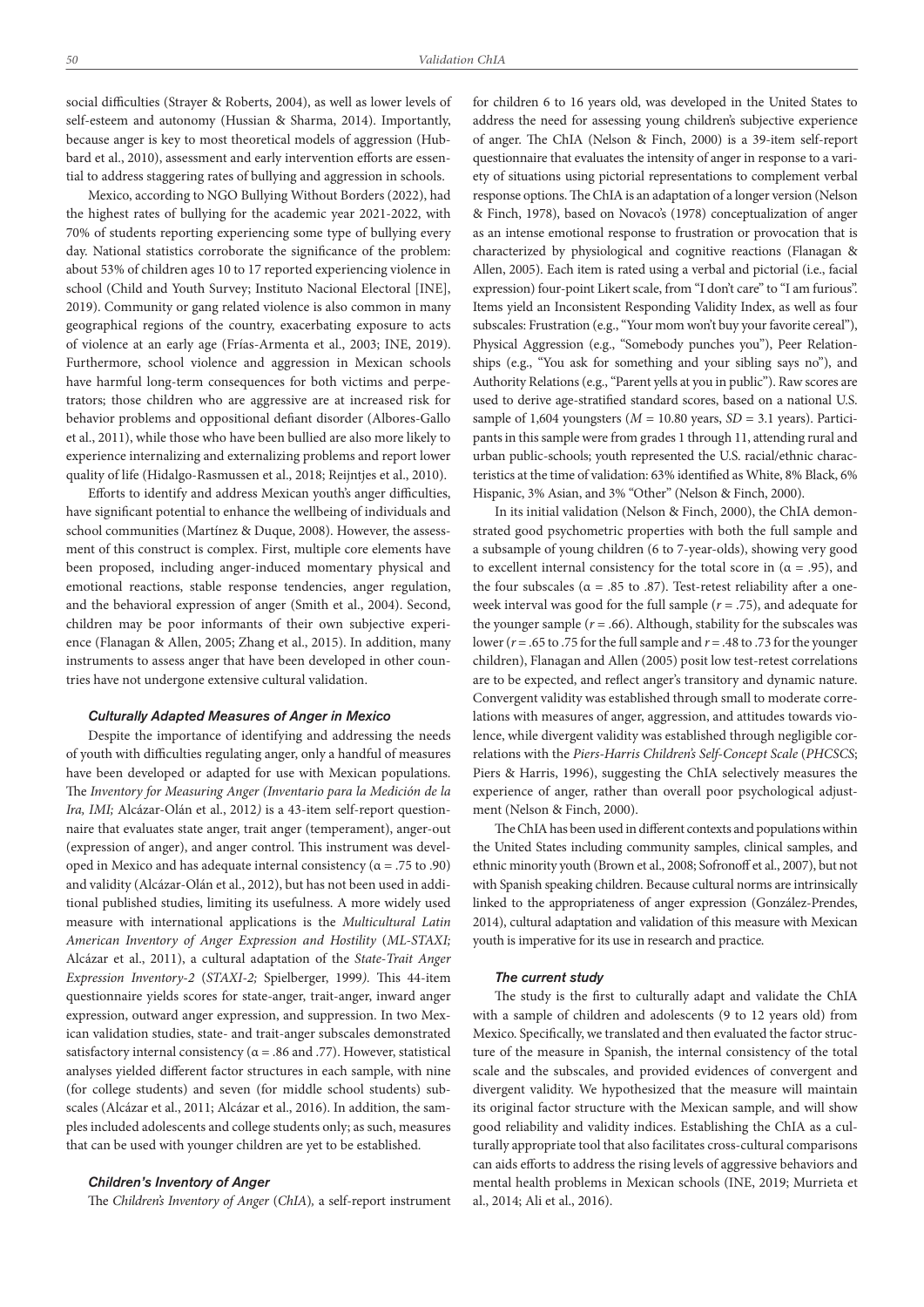#### Method

#### **Participants**

This study used a convenience sample and as inclusion criteria elementary school students aged 9 to 12 years (*M* = 9.8 years; *SD* = 1.51) attending public schools located in the cities of Guadalajara (2 schools, 32% of the student sample) and Monterrey (6 schools, 68% of the student sample) in Mexico. In addition, each of the participants had informed consents and assents from their parents. A total of 638 participants were included in this study.

Students were excluded if they did not agree to participate, did not have signed informed consent, were under 9 years of age, and/or had difficulties in reading and writing that did not allow them to complete the instrument. The final sample were 51% male and attending 3rd (23%), 4<sup>th</sup> (24%), 5<sup>th</sup> (22%), 6<sup>th</sup> (20%), and 7<sup>th</sup> grade (11%).

#### **Instruments**

*1. Inventory for Measuring Anger* (IMI; *Inventario para la Medición de la Ira;* Alcázar-Olán et al., 2012)*.* The IMI is a 30-item measure developed to evaluate the emotional responses associated with anger among Mexican children. Youth rate items (e.g., "I get angry easily," "I hit to the one that made me angry") in a 3-point Likert scale. The measure has four subscales: state anger, trait anger (temperament), anger-out (expression of anger), and anger control. The IMI has adequate internal consistency and concurrent validity is shown through correlations between aggressive behaviors (Anger Index; Mendoza et al., 1997) and state anger (*r* = 0.18, *p* < .05), trait anger (*r* = 0.35, *p* < .001), anger-out (*r* = 0.58, *p* < .001), and anger control (*r* = -.20, *p* < .05) (Alcázar-Olán et al., 2012). For the purpose of this study, the subscales of trait anger (α = .73, with the current sample) and expression of anger (α = .50, with the current sample) were used based in conceptually meaningful associations with the construct measured by the ChIA.

- 1. *Children Questionnaire of Positive Emotions* (CIEP; *Cuestionario Infantil de Emociones Positivas*; Oros, 2014). This measure evaluates the experience of positive emotions in children 8 to 12 years old. Respondents rate items (e.g., "I enjoy very much the things I do") in a 3-point Likert scale. In its original version, this measure is comprised of 23 items and dimensions of Happiness, Gratitude, Serenity, Sympathy, and Personal Satisfaction. For the purpose of this study, only the 5-item Happiness subscale was included ( $\alpha$  = .75 with the current sample).
- 2. *Children's Inventory of Anger* (ChIA; Nelson & Finch, 2000)*.* The ChIA is a 39-item, Likert-type format with pictorial representations, evaluating anger in children and youth ages 6 to 16 years old. It takes approximately 10 to 15 minutes to complete. The items are added to calculate a total score and four subscale scores: Frustration, Physical Aggression, Peer Relationships, and Authority Relations, as well as an Inconsistency Responding Index. As previously indicated, the ChIA has demonstrated good psychometric properties (Nelson & Finch, 2000).
- 3. *Demographics questionnaire.* Participants completed questions related to gender, age, school grade and city of residence.

## Procedure

For the purpose of this cross-sectional study with a convenience sample of local public school students from the cities of Monterrey and Guadalajara in Mexico, the ChIA was translated from English to Spanish by two Ph.D. level Psychology Professors at two Universities in Mexico. Within the translation process, language was adapted and cultural aspects were revised in order to make the items more understandable to the Mexican population. Then, in order to ensure that the translation did not change the original meaning of the items in the measure, an independent bilingual translator translated the Spanish version again into English. Our procedures followed the translation requirements suggested by the publishing company of the original ChIA (Western Psychological Services, 2022).

Principal researchers obtained permission from the principal at each school for all procedures of the study. The measures were administered in a group setting in each classroom and administered by undergraduate psychology students within a two-week period. To ensure confidentiality, no identifying information was collected. Participation was completely voluntary and there was no compensation.

#### Statistical analysis

The sample was randomly divided, considering the same proportion of boys and girls from both cities. With the first part ( $N = 300$ ) the exploratory factorial analysis was carried out and with the second part of the sample (*N* = 338) the confirmatory factor analysis was carried out.

First, the Kaiser-Meyer-Olkin index and the Bartlett sphericity test were computed to determine whether the data were apt for conducting factor analyses. EFA (*N* = 300) was conducted with Principal Components Analysis and Varimax rotation using SPSS v.25. Eigenvalues (>1) were used to select the number of factors to be retained. Internal reliability was calculated using Cronbach's alpha.

Confirmatory factor analysis using AMOS v.19 was conducted with a randomly selected half of the sample (*N* = 338). Last, Cronbach´s alpha internal consistency, and Pearson correlations with indices of anger and positive emotions were examined to establish the psychometric properties of the adapted measure with the full sample.

#### Results

#### Factor Analyses

Results showed that the data were appropriate for conducting an Exploratory Factor Analysis, according to the Kaiser-Meyer-Olkin index (.94) and the Bartlett sphericity test ( $\chi^2_{(300)}$  = 5227.89,  $p < .001$ ). The EFA replicated the four-factor structure of the original model and the factors explained 15.72%, 14.77%, 9.36%, and 8.93% of the variance, respectively. The results obtained are reported in Table 1, which also includes the correlations between individual items and factors, as well as the internal reliability analysis if the item is removed.

Twenty-four items loaded onto the same factor as the original English version (items 4, 5, 6, 8, 10, 11, 12, 14, 15, 16, 19, 21, 22, 23, 24, 26, 27, 28, 29, 31, 35, 36, 37, and 38). Thirteen items were relocated to a different factor based on item loadings and conceptual fit (Table 2). Last, items 2 ("Your bike has a flat tire") and 25 ("Someone cuts in front of you in line") did not load significantly into their original factor or a conceptually relevant factor. Therefore, they were removed from the final adapted Spanish version of the ChIA. All 37 retained items demonstrated significant correlations with their subscale.

Aggression involved twelve items that alluded to both physical and verbal aggression (items 9, 10, 11, 12, 13, 22, 23, 24, 30, 35, 36 and 37); Frustration involved twelve items (items 14, 15, 17, 20, 26, 27, 28, 32, 33, 34, 38 and 39); Peer Relationships involved five items (items 3, 8, 18, 19 and 21); and Authority Relations involved eight items (items 1, 4, 5, 6, 7, 16, 29 and 31).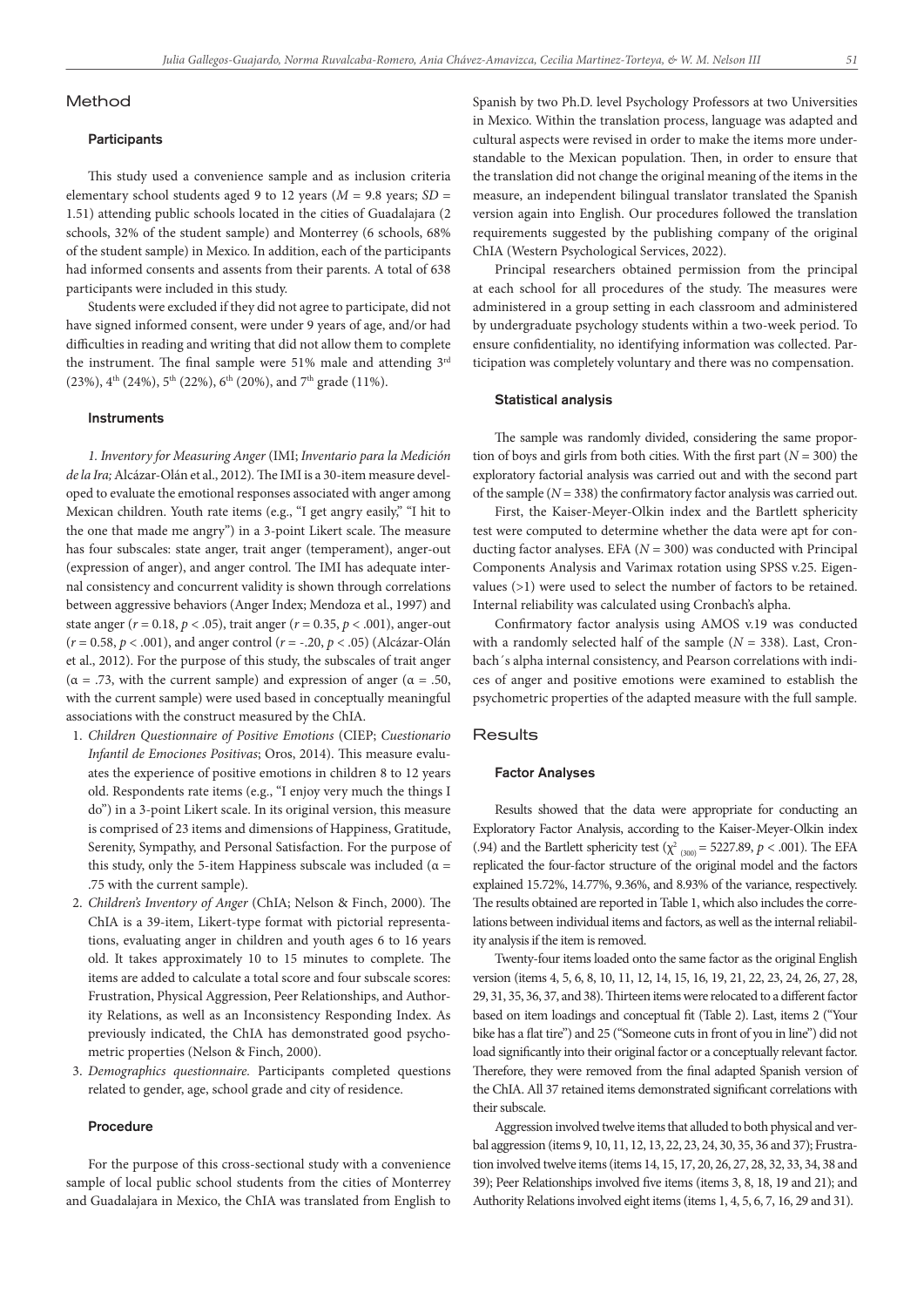| ítem                 | Factor I:<br>$\sf AGRE$ | Factor II:<br><b>FRUST</b> | Factor III<br><b>AUTH</b> | Factor IV:<br>PEER | M    | SD   | Correlation<br>scale - item | Cronbach's<br>alpha if the item<br>is deleted |
|----------------------|-------------------------|----------------------------|---------------------------|--------------------|------|------|-----------------------------|-----------------------------------------------|
| Item 11              | .689                    |                            |                           |                    | 3.27 | 0.93 | .60                         | $.87\,$                                       |
| Item 37              | .666                    |                            |                           |                    | 3.01 | 0.97 | .59                         | $.87\,$                                       |
| Item 36              | .653                    |                            |                           |                    | 3.14 | 1.00 | .64                         | $.87\,$                                       |
| Item 13              | .650                    |                            |                           |                    | 2.93 | 1.07 | .61                         | $.87\,$                                       |
| Item 23              | .625                    |                            |                           |                    | 3.13 | 0.96 | .63                         | $.87\,$                                       |
| Item 10              | .615                    |                            |                           |                    | 2.81 | 0.99 | .57                         | $.88\,$                                       |
| Item $35\,$          | .605                    |                            |                           |                    | 2.90 | 1.07 | .68                         | $.87\,$                                       |
| Item 09              | .552                    |                            |                           |                    | 3.00 | 1.04 | .56                         | $.88\,$                                       |
| Item 30              | .528                    |                            |                           |                    | 2.58 | 1.01 | .58                         | $.87\,$                                       |
| Item 24              | .506                    |                            |                           |                    | 2.70 | 1.04 | .57                         | $.87\,$                                       |
| Item 12              | .491                    |                            |                           |                    | 3.04 | 1.09 | .45                         | $.88\,$                                       |
| Item 22              | .436                    |                            |                           |                    | 2.63 | 1.09 | .53                         | $.88\,$                                       |
| Item 25              | .414                    |                            |                           |                    | 2.58 | 1.06 |                             |                                               |
| Item 39              |                         | .702                       |                           |                    | 2.08 | 1.15 | .62                         | .89                                           |
| Item 38              |                         | .633                       |                           |                    | 2.32 | 1.16 | .68                         | .89                                           |
| Item 26              |                         | .633                       |                           |                    | 2.10 | 0.98 | .69                         | .89                                           |
| Item 27              |                         | .606                       |                           |                    | 1.93 | 0.98 | .61                         | .89                                           |
| Item 28              |                         | .595                       |                           |                    | 2.07 | 1.12 | .67                         | .89                                           |
| Item 34              |                         | .592                       |                           |                    | 2.27 | 1.19 | .57                         | .89                                           |
| Item 33              |                         | .530                       |                           |                    | 2.12 | 1.09 | .61                         | .89                                           |
| Item 32              |                         | .515                       |                           |                    | 2.30 | 1.12 | .60                         | .89                                           |
| Item 14              |                         | .484                       |                           |                    | 2.00 | 0.94 | .57                         | .89                                           |
| Item 15              |                         | .450                       |                           |                    | 2.64 | 1.07 | .59                         | .89                                           |
| Item 17              |                         | .429                       |                           |                    | 2.47 | 1.06 | .57                         | .89                                           |
| Item 20              |                         | .416                       |                           |                    | 2.52 | 1.04 | .59                         | .89                                           |
| Item 04              |                         |                            | .708                      |                    | 2.10 | 1.08 | .61                         | .78                                           |
| Item 06              |                         |                            | .651                      |                    | 2.44 | 1.04 | .56                         | .79                                           |
| Item 01              |                         |                            | .574                      |                    | 1.70 | 0.96 | .56                         | .79                                           |
| Item 07              |                         |                            | .560                      |                    | 2.07 | 1.14 | .48                         | $.80\,$                                       |
| Item 31              |                         |                            | .534                      |                    | 2.19 | 1.17 | .54                         | .79                                           |
| Item 16              |                         |                            | .532                      |                    | 1.98 | 1.14 | .45                         | .80                                           |
| Item 05              |                         |                            | .415                      |                    | 2.44 | 1.14 | .47                         | $.80\,$                                       |
| Item 29              |                         |                            | .410                      |                    | 2.36 | 1.03 | .57                         | $.78\,$                                       |
| Item 03              |                         |                            |                           | .627               | 2.43 | 1.08 | .56                         | .71                                           |
| Item 19              |                         |                            |                           | .532               | 2.35 | 1.05 | .58                         | .71                                           |
| Item 02              |                         |                            |                           | .526               | 2.18 | 1.04 |                             |                                               |
| Item 18              |                         |                            |                           | .514               | 2.46 | 1.11 | .55                         | .71                                           |
| Item $21\,$          |                         |                            |                           | .509               | 2.08 | 0.99 | .44                         | .74                                           |
| Item 08              |                         |                            |                           | .438               | 2.69 | 1.01 | .47                         | .73                                           |
| Cronbach's alpha     | 0.88                    | 0.90                       | 0.81                      | 0.76               |      |      |                             |                                               |
| % Variance explained | 15.72                   | 14.77                      | 9.37                      | 8.94               |      |      |                             |                                               |

Table 1. Exploratory Factor Analysis of the Spanish version of the ChiA for Mexican population

*Note: FRUST = Frustration, AGRE=Aggression, PEER= Peers Relationships, and AUTH=Authority Relations.*

With the second sample, the Confirmatory Factor Analysis was carried out (*N*=338). The results are reported in Figure 1. The model was found to be an acceptable fit for the data,  $\chi^2_{(338)} = 1089.75$ ,  $p <$ .001, NFI = .81; IFI = .90, CFI = .90, RMSEA = .04 (Bentler, 1990; Klein, 2005; Awang, 2015).

#### **Reliability**

Cronbach´s alpha internal consistency for the Mexican version of the ChIA was good to excellent with  $α = .94$  for the Total score,  $α = .90$ for the Frustration subscale,  $\alpha = .88$  for the Aggression subscale,  $\alpha =$ .76 for the Peer Relationships subscale, and  $\alpha = .81$  for the Authority Relations subscale.

## Validity

All four subscales of the Mexican version of the ChIA showed moderate correlations with the trait anger and anger out subscales of the IMI, providing evidences of convergent validity. Last, statistically significant negative correlations were observed between the four subscales of the ChIA and happiness, providing evidences of divergent validity. The results are reported in Table 3.

## **Discussion**

The primary purpose of this study was to adapt and validate the Children's Inventory of Anger (ChIA; Nelson & Finch, 2000) for use in Spanish with Mexican children and adolescents. The obtained data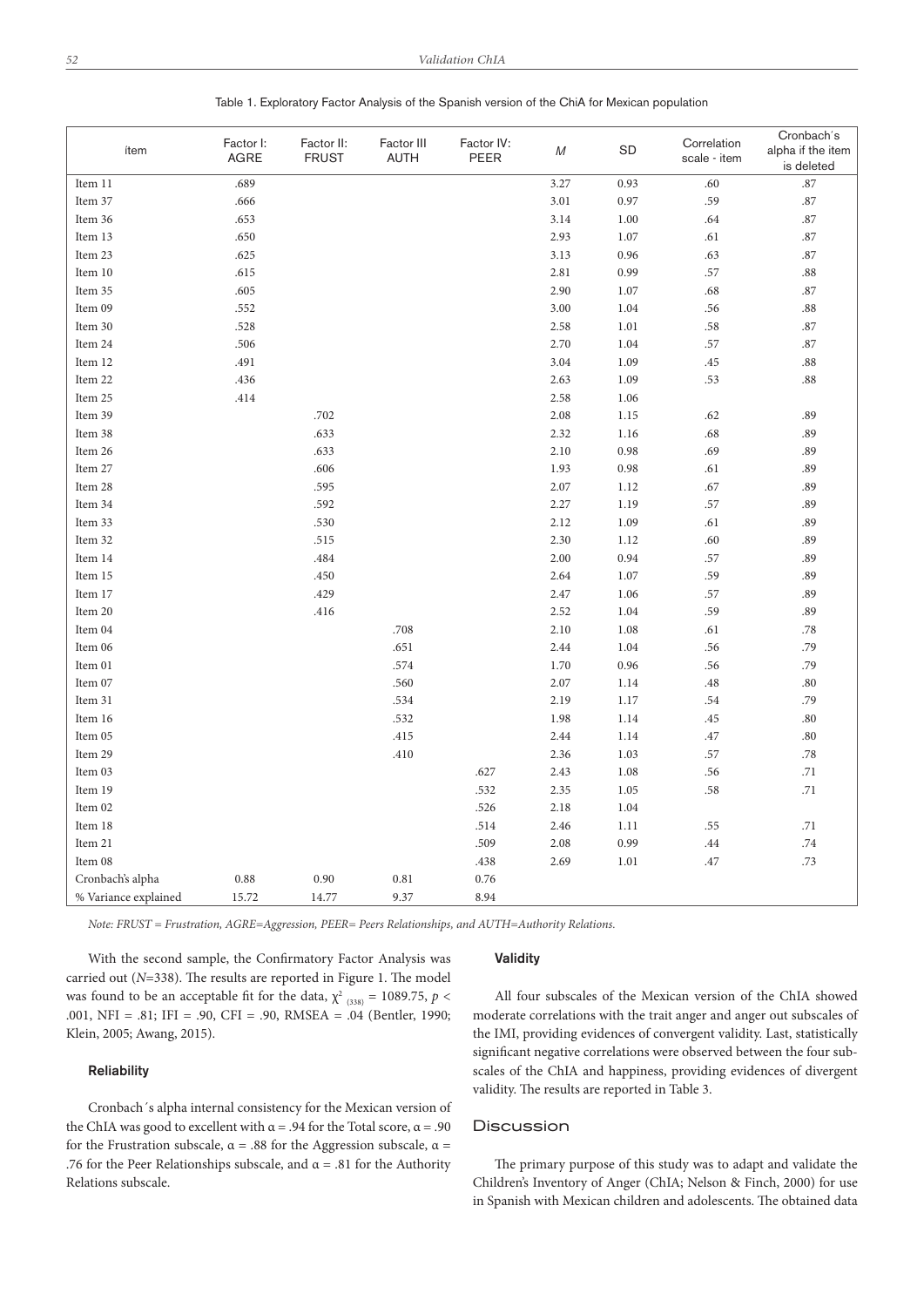| Item                                                                            | Original<br>version | Spanish<br>version |
|---------------------------------------------------------------------------------|---------------------|--------------------|
| 1. Parent calls you in the middle of your TV show.                              | <b>FRUST</b>        | <b>AUTH</b>        |
| 3. Your sibling or peer ignores you.                                            | <b>FRUST</b>        | PEER               |
| 7. The teacher's favorite student does all the fun things.                      | PEER                | <b>AUTH</b>        |
| 9. Someone bumps your desk on purpose and you mess up your work.                | PEER                | AGRE               |
| 13. Somebody calls you a "chicken".                                             | <b>FRUST</b>        | AGRE               |
| 17. Someone tell you are not old enough.                                        | <b>AUTH</b>         | <b>FRUST</b>       |
| 18. You are watching a TV show and someone change the channel.                  | <b>AUTH</b>         | PEER               |
| 20. Your friends are playing a game and they won't let you play.                | PEER                | <b>FRUST</b>       |
| 30. Parent yells at you in public.                                              | <b>AUTH</b>         | AGRE               |
| 32. You do something special for a friend but you are not been reciprocated.    | PEER                | <b>FRUST</b>       |
| 33. You were picked last on a team.                                             | PEER                | <b>FRUST</b>       |
| 34. During Christmas your friends received what they wished for but you do not. | PEER                | FRUST              |
| 39. You have to go to bed earlier than your friends.                            | <b>AUTH</b>         | <b>FRUST</b>       |

*Note: The items in the table have been reworded with the purpose of providing a general idea of the meaning of the original item. FRUST = Frustration, PHYS= Physical Aggression, AGR=Aggression, PEER= Peer Relationships, and AUTH=Authority Relations.*

#### Figure 1. Confirmatory Factor Analysis (CFA) of the Spanish version of ChIA



Table 3. Correlations between the Spanish version of ChIA and convergent and divergent measures

|                | ChIA     | ChIA<br>FRUST AGRE PEER | ChIA                             | AUTH      |          | ChIA IMITA IMI AO CPE | <b>HAP</b> |
|----------------|----------|-------------------------|----------------------------------|-----------|----------|-----------------------|------------|
| ChIA           |          |                         |                                  |           |          |                       |            |
| <b>FRUST</b>   |          |                         |                                  |           |          |                       |            |
| ChIA           | $.70**$  |                         |                                  |           |          |                       |            |
| <b>AGRE</b>    |          |                         |                                  |           |          |                       |            |
| ChIA           | $.71**$  | $.63**$                 |                                  |           |          |                       |            |
| PEER           |          |                         |                                  |           |          |                       |            |
| ChIA           | $.69**$  | $.60**$                 | $.57**$                          |           |          |                       |            |
| <b>AUTH</b>    |          |                         |                                  |           |          |                       |            |
| <b>IMITA</b>   | $.36**$  | $.27**$                 | $.32**$                          | $.41**$   |          |                       |            |
| <b>IMI AO</b>  | $.34**$  |                         | $.30^{**}$ $.28^{**}$ $.32^{**}$ |           | $.44**$  |                       |            |
| <b>CPE HAP</b> | $-.33**$ | $-0.23$ **              | $-25**$                          | $-.34***$ | $-.38**$ | $-.26**$              |            |

*Note: \*\* p<.01. Abbreviations: FRUST = Frustration, PHYS= Physical Aggression, AGRE=Aggression, PEER= Peer Relationships, and AUTH=Authority Relations, IMI TA= IMI Trait anger subscale, IMI AO= IMI Anger out subscale, CPE HAP=CPE Happiness subscale.*

provide promising evidence that this Spanish version of ChIA is a psychometrically sound measure of self-reported anger in youth. More

specifically, factor analytic results were similar to Nelson and Finch's (2000) original English version, which includes four subscales: Frustration, Physical Aggression, Peer Relationships, and Authority Relations. The Spanish version has good internal consistency and convergent and divergent validity are supported through correlations with indices of anger and happiness. These findings are generally consistent with those reported in the standardization study (Nelson & Finch, 2000), suggesting that the Spanish version of the ChIA is a useful instrument to assess anger among Mexican children and adolescents.

The four-factor structure of the ChIA (Nelson & Finch, 2000) was replicated with our sample of Mexican youth, and the four factors explained a similar amount of variance than in the original standardization sample (47.65% and 45%, respectively). However, some changes are suggested by our analyses: Two items from the original version were deleted, as they demonstrated low factorial loadings with the original subscale and they factored in a different subscale: items 2 ("Your bike has a flat tire") and 25 ("Someone cuts in front of you in line").

In our adapted version of the ChIA, the factors of Aggression and Frustration shared the largest number of items, both explaining a variance of 30.49%. In contrast, in the original standardization sample, the Peer Relationships factor had the highest variance explained (33%; Nelson & Finch, 2000). It is also worth noting that, of the 13 items that were relocated, four items that were originally a part of the Peer Relationships factor were relocated to the factor of Frustration because of high factor loadings and because the content of the items could also conceptually map on to the construct of Frustration (item 20– "Your friends are playing a game and they won´t let you play"; item 32 – "You do something special for a friend and he or she does not do anything for you"; item 33 – "Your friends pick you last to be on a team"; item 34 – "Your friend gets what he or she wanted for Christmas, but you don´t".

The significant overlap between items that involve interactions with peers and the notion of frustration may be related to differences reported between Mexican and American students in their levels of individualism-collectivism (Shkodriani & Gibbons, 1995). On the one hand, it may be that when Mexican children get frustrated during an unfair interaction with a peer they posit "blame" inwards, protecting feelings of group belonging. On the other hand, for American children, it may be possible that when conflict arises due to been unjustly treated, the strong value placed in personal goals informs their understanding of the situation, placing blame in the peer and reacting with more assertive or confrontational behavior.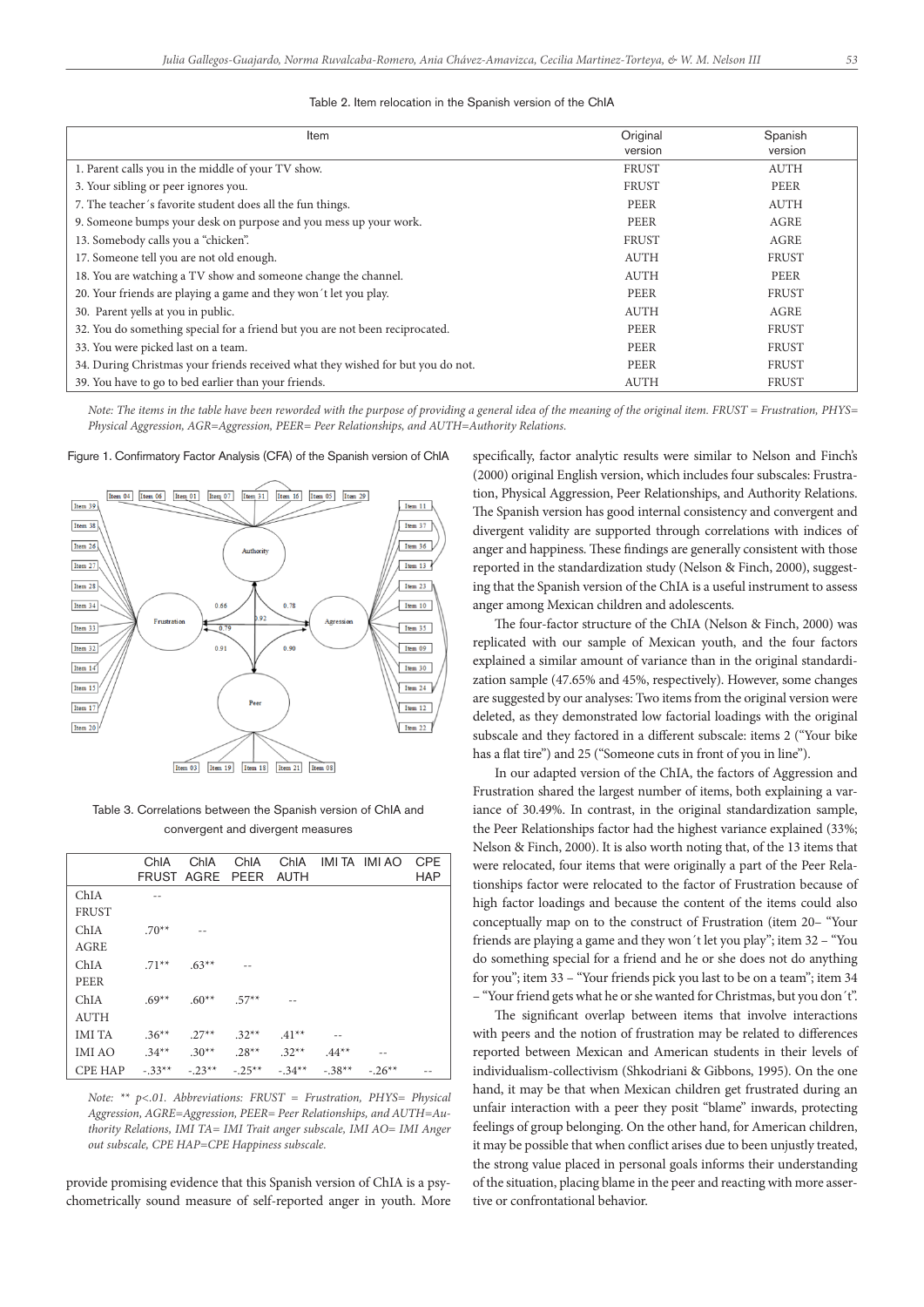The cultural value of "respect" ("respeto") or deferring to authority figures, which is characteristic of Latino culture (Reyes & Elias, 2011), may have also influenced the composition of the Authority Relations subscale. In the adapted version the subscale had eight items, and two of these were incorporated to this subscale because of high factor loadings and as they involve interactions with older high-status individuals (item 1 – "Your mother calls you to dinner in the middle of your favorite TV show" and item 7 – "The teacher's pet gets to do all the fun jobs in class"). These items were part of the Frustration and Peer Relationships factors in the US standardization sample, but were more consistent with reactions to authority figures with the Mexican sample, because in both of these scenarios the students felt like they had to obey or had little recourse to address the unfairness.

There were also some changes in the two additional subscales. In regard to Aggression, in this adapted version the subscale contained aspects of both physical and verbal aggression, while the original version only focused on physical aggression. That is, items 13 ("Somebody calls you a 'chicken'") and 30 ("Your dad yells at you in front of other people") were found to load into the Aggression factor in the current study and not in the factor of the original US study (Nelson & Finch, 2000), because both refer to aggression or provocation by another person. The 6-item Peer Relationship factor of the adapted ChIA included four items that did not originally pertain to it (item 3 – "Your brother or sister or friend ignores you"; item 8 – "In a game, someone on the other side tries to cheat"; item 18 – "Someone turns the TV to another channel when you are watching a show"; item 19 – "Your brother or sister says "No" when you ask for something"; and item 21 – "Somebody says "I told you so" after something goes wrong"). Similar to the original US study (Nelson & Finch, 2000), internal consistency for the Mexican version of the ChIA was good to excellent for the total score and all four subscales.

In regard to the convergent and divergent validity, the results of the present study, as expected, exhibited statistically significant positive correlations between the four sub-scales of the ChIA and the two sub-scales of the IMI (Alcázar-Olán, et al., 2012). These findings coincide with the results of Nelson and Finch (2000) with the original standardization sample. In regard to divergent validity, the negligible correlations between the ChIA and the Happiness subscale indicated that the ChIA appears to be selective in measuring the experience of anger in particular, rather than measuring general wellbeing, and supporting that the two measures are related to different constructs. Similar results were found between the original ChIA and the Piers-Harris Children´s Self-Concept Scale (Nelson & Finch, 2000).

#### *Limitations and Future Directions*

There are several noteworthy limitations of this study. First, although we completed a careful back-to-back translation process to meet the requirements of the ChIA publishing company, but the adaptation process was not as comprehensive as others have recommended (World Health Organization, 2016). Additional studies are recommended to confirm the factor structure of the Spanish version of the ChIA for Mexican youth, as well as the validity and reliability of the measure with youth from different geographical regions and socioeconomic levels. Second, the Spanish version of the ChIA was administered only to community "healthy" children in elementary public schools. Further research is needed in clinical samples of children with mental health problems or high levels of aggression to confirm the results obtained in this study and should also include test-retest as part of their analyses.

Our results also show that, even with careful translation, there may be subtle changes to the psychometric structure of the measure (i.e., changes in factor structure and item relocation). Furthermore, the subsequent interpretation of the scores on each subscale may be different than those originally suggested by the developers of the measure; for example, in the Mexican adaptation the Aggression subscale encompasses both physical and verbal attacks. The findings of this study and subsequent clinical implications might also further sensitize researchers and clinicians in the United States to the possible cultural differences related to the experience of anger and its assessment among Mexican American youth and encourage the adaptation of the measure this minority group in the United States.

Besides continuing research to further establish traditional psychometric properties (i.e., reliability, validity) of the Spanish version of ChIA, it is imperative for clinicians to better appreciate the essential link between assessment and therapy in working with clients. Assessment is essential because it informs the base for clinicians´ treatment plans, the interventions selected, and the benchmarks by which therapy is judged to be successful or not. The "gold standard" for clinicians working with children and their families is to conduct a multi-method, multi-informant, multi-setting, multi-occasion assessment evaluation. The "collaborative problem-solving model" has been suggested as a way for clinicians to best conceptualize the assessment process and how to initially gather the data to facilitate treatment over the course of therapy (Finch et al., 2012). While this study presents additional reliability and validity data regarding the ChIA for a Mexican population, it is equally important to consider the clinical utility of all assessments in providing clear description of the presenting problem, setting clearly defined goals for treatment, and using these goals in the process of establishing a baseline to measure progress over the course of therapy. With anger management interventions, it is important for clinicians to recognize the difference between "anger" and "aggression". "Anger" is the internal experience of a private, subjective event (i.e., emotion) that has cognitive (e.g., thoughts, self-statements, private speech, images, attributions) and physiological components. "Aggression" involves behavioral acts that include bodily, social, and/ or psychological harm to others. This distinction is especially important in cognitive-behavioral treatments for youngsters with anger problems (e.g., Nelson et al., 2015a, b), where clinicians focus on teaching children to better manage their anger, which often mediates how the actually behave in dealing with anger-arousing situations.

The results of the current study suggest that the Spanish version of the ChIA for Mexican population is a reliable and valid measure of anger, and may be used to identify such problems at an early stage. Given the dearth of measures evaluating the *subjective* experience of anger in children, the ChIA holds promise in not only adding to the initial assessment of externalized emotional/behavioral difficulties experienced by children and the problematic triggers for aggressive acting out, but also how to facilitate and measure treatment efficacy over the course of treatment.

## Acknowledgments

 Our sincere thanks to the support provided by the school principals for facilitating the research, and to psychologist Carmen Lizeth Sánchez Díaz for her support in reviewing the article.

#### Author Contribution Statement

J.G.G., N.R.R. and W.M.N. contributed to the design of the study. J.G.G. and N.R.R. contributed with the data collection. N.R.R. per-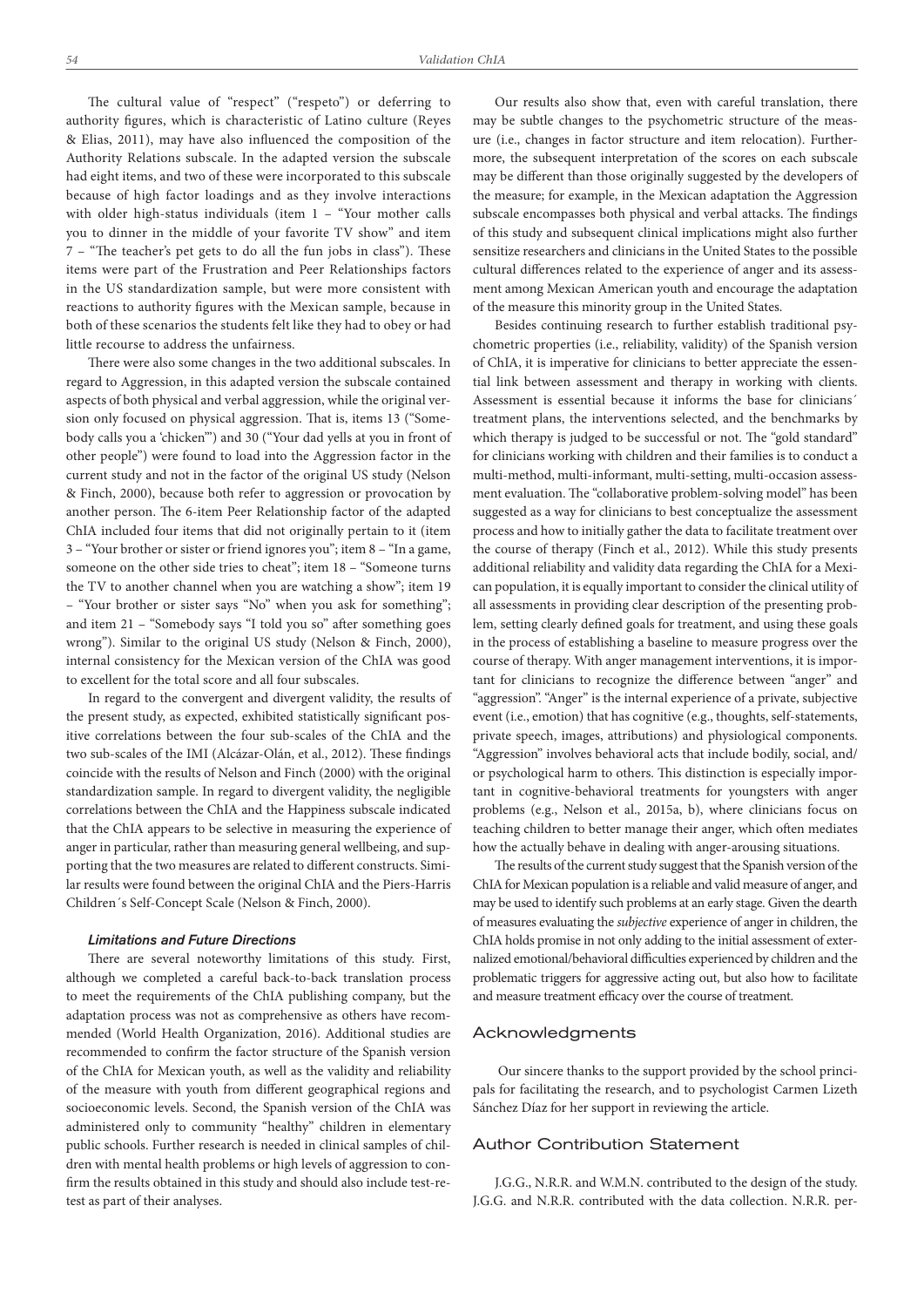formed the statistical analyses. J.G.G., N.R.R., A.C.A., C.M.T. and W.M.N. contributed to the writing of the manuscript. All authors read and approved the final manuscript.

## Conflicts of Interest

The authors declare that they have no conflict of interest.

## Compliance with Ethical Standards

All procedures performed instudies involving human participants were in accordance with the ethical standards of the institutional research committee and with the 1964 Helsinki Declaration and its later amendments or comparable ethical standards.

## References

- Albores-Gallo, L., Sauceda-García, J., Ruiz-Velasco, S., & Roque-Santiago, E. (2011). El acoso escolar (bullying) y su asociación con trastornos psiquiátricos en una muestra de escolares en México [Bullying and its association with psychiatric disorders in a sample of schoolchildren in Mexico]. *Salud Pública de México, 53*(3), 220-227. https://www.scielosp. org/article/ssm/content/raw/?resource\_ssm\_path=/media/assets/spm/ v53n3/a06v53n3.pdf
- Alcázar-Olán, R. J., Deffenbacher, J. L., & Byrne, Z. S. (2011). Assessing the factor structure of theAnger Expression Inventory (ML-STAXI) in a Mexican Sample. *InternationalJournal of Psychology and Psychological Therapy, 11*(2), 307-318. http://repositorio.iberopuebla.mx/bitstream/ handle/20.500.11777/979/Assessing%20ML%20STAXI%20Factor%20 Structure%20in%20Mexican%20Sample%20Alcazar%20Deffenbacher%20Byrne%202011.pdf?sequence=1&isAllowed=y
- Alcázar-Olán, R. J., Deffenbacher, J. L., & Escamilla-Tecalco, H. (2016). Developing a valid version of an Inventory to Measure Anger in Mexican Adolescents of middleschool level. *Youth & Society*, *48*(1), 126-143. https://doi.org/10.1177/0044118X13483775
- Alcázar-Olán, R. J., Deffenbacher, J.L., Reyes-Pérez, V., & Pool Cibrián, W. J. (2012). Developing an inventory to measure anger in Mexican children. *Revista Colombiana de Psicología*, *21*(2), 303-313. http://www.scielo.org. co/pdf/rcps/v21n2/v21n2a08.pdf
- Ali, G. C., Ryan, G., & De Silva, M. J. (2016). Validated screening tools for common mentaldisorders in low and middle income countries: a systematic review. *PloS one*, *11*(6), 1-14. https://doi.org/10.1371/journal. pone.0156939
- Awang, Z. (2015). Validating the measurement model: CFA in Awang, Z. *SEM Made Simple: A gentle approach to learning Structural Equation Modelling*. MPWS Rich Publication.
- Bentler, P.M. (1990) Comparative Fit Indexes in Structural Models. *Psychological Bulletin, 107* (2), 238-46.
- Brown, E. J., Amaya-Jackson, L., Cohen, J., Handel, S., Bocanegra, H. T. D., Zatta, E., Gooman, R.F., & Mannarino, A. (2008). Childhood traumatic grief: A multi-site empirical examination of the construct and its correlates. *Death Studies*, *32*(10), 899-923. https://doi.org/10.1080/07481180802440209
- Flanagan, R. & Allen, K. (2005). A review of the Children's Inventory of Anger (ChIA): A needed measure. *Journal of Rational-Emotive and Cognitive-Behavior Therapy,23*(3), 263–273. https://doi.org/10.1007/s10942-005-0010-1
- Frías-Armenta, M., López-Escobar, A. E., & Díaz-Méndez, S. G. (2003). Predictores de la conducta antisocial juvenil: Un modelo ecológico [Predictors of youth antisocial behavior: An ecological 13?model]. *Estudios de Psicología, 8*(1), 15-24. http://dx.doi.org/10.1590/S1413-294X2003000100003
- Finch, A.J., Jr., Lochman, J.E., Nelson, W.M.III, & Roberts, M.C. (2012). *Speciality competencies in clinical children and adolescent psychology.* Oxford University Press.
- González-Prendes A. A. (2014). Anger. In S. J. Morewitz & M.L. Goldstein (Eds) *Handbook of Forensic Sociology and Psychology* (pp. 345-362) Springer. https:// springerlink.udemproxy.elogim.com/chapter/10.1007/978-1-4614-7178-3\_24
- Hidalgo-Rasmussen, C. A., Ramírez-López, G., Rajmil, L., Skalicky, A., & Hidalgo- Martín, A. (2018). Bullying and health-related quality of life in children and adolescent Mexican students. *Ciência & Saúde Coletiva, 23,* 2433-2441. https://doi.org/10.1590/1413-81232018237.16392016
- Hussian, A., & Sharma, S. (2014). Anger expression and mental health of bully perpetrators. *FWU Journal of Social Sciences*, *8*(1), 17-23. http://sbbwu. edu.pk/journal/FWU\_Journal\_Summer2014,Vol.8,No.1/3\_Anger\_ expression\_and\_mental\_health\_of\_bully\_perpetrators\_04-06-14.pdf
- Kline, R. B. (2005). *Principles and practice of Structural Equation Modelling*. Kline, New York: The Guilford Press.
- Instituto Nacional Electoral (INE; 2019). *Consulta Infantil y Juvenil 2018. Reporte de resultados*. INE.
- Laceulle, O. M., Ormel, J., Vollebergh, W. A. M., Van Aken, M. A. G., & Nederhof, E. (2014). A test of the vulnerability model: Temperament and temperament change as predictors of future mental disorders–the TRAILS study. *The Journal of Child Psychology and Psychiatry*, *55*(3), 227- 236. https://doi.org/10.1111/jcpp.12141
- Majeed, S., & Malik, F. (2017). Anger experience, expression and control in children with emotional-behavioral problems in comparison with normal children. *Journal of Pakistan Psychiatric Society, 14*(1), 32-36. https:// udemproxy.elogim.com/auth-meta/login.php?url=https://search.ebscohost.com/login.aspx?direct=true&AuthType=ip&db=asn&AN=12382304 6&lang=es&site=eds-live&scope=site
- Martínez, J., & Duque, A. (2008). El comportamiento agresivo y algunas características a modificar en los niños y niñas [Aggressive behavior and some characteristics to be modified in boys and girls]. *Investigaciones Andina, 16*(10), 92-105. https://digitk.areandina.edu.co/bitstream/ handle/areandina/224/El\_comportamiento\_agresivo\_y\_algunas\_caracteristicas\_a\_modificar....pdf?sequence=2
- Mendoza, B., Ortiz, A., & Ayala, H. (1997). Índice de enojo infantil [Anger index for children]. Unpublished manuscript, Universidad Nacional Autónoma de México.
- Murrieta, P., Ruvalcaba, N. A., Caballo, V., & Lorenzo, M. (2014). Cambios en la percepción de la violencia y el comportamiento agresivo entre niños a partir de un programa de habilidades socioemocionales. *Psicología Conductual*, *22*(3), 569-584. https://udemproxy.elogim.com/auth-meta/ login.php?url=https://search.ebscohost.com/login.aspx?direct=true&AuthType=ip&db=edsgea&AN=edsgcl.520713138&lang=es&site=eds-l ive&scope=site
- Nelson, W. M. & Finch, A. J. (2000). *Children's Inventory of Anger Manual*. Western Psychological Services.
- Nelson, W. M. & Finch, A. J. (1978). *Nelson-Finch Children's Inventory of Anger manual*. Unpublished manuscript. Xavier University.
- Nelson, W.M., III, Finch, A.J., Jr., & Gallegos-Guajardo, J. (2015a). *Cuaderno de Trabajo en el Manejo del Enojo "Manten la Calma"* (Segunda Edición). Workbook Publishing.